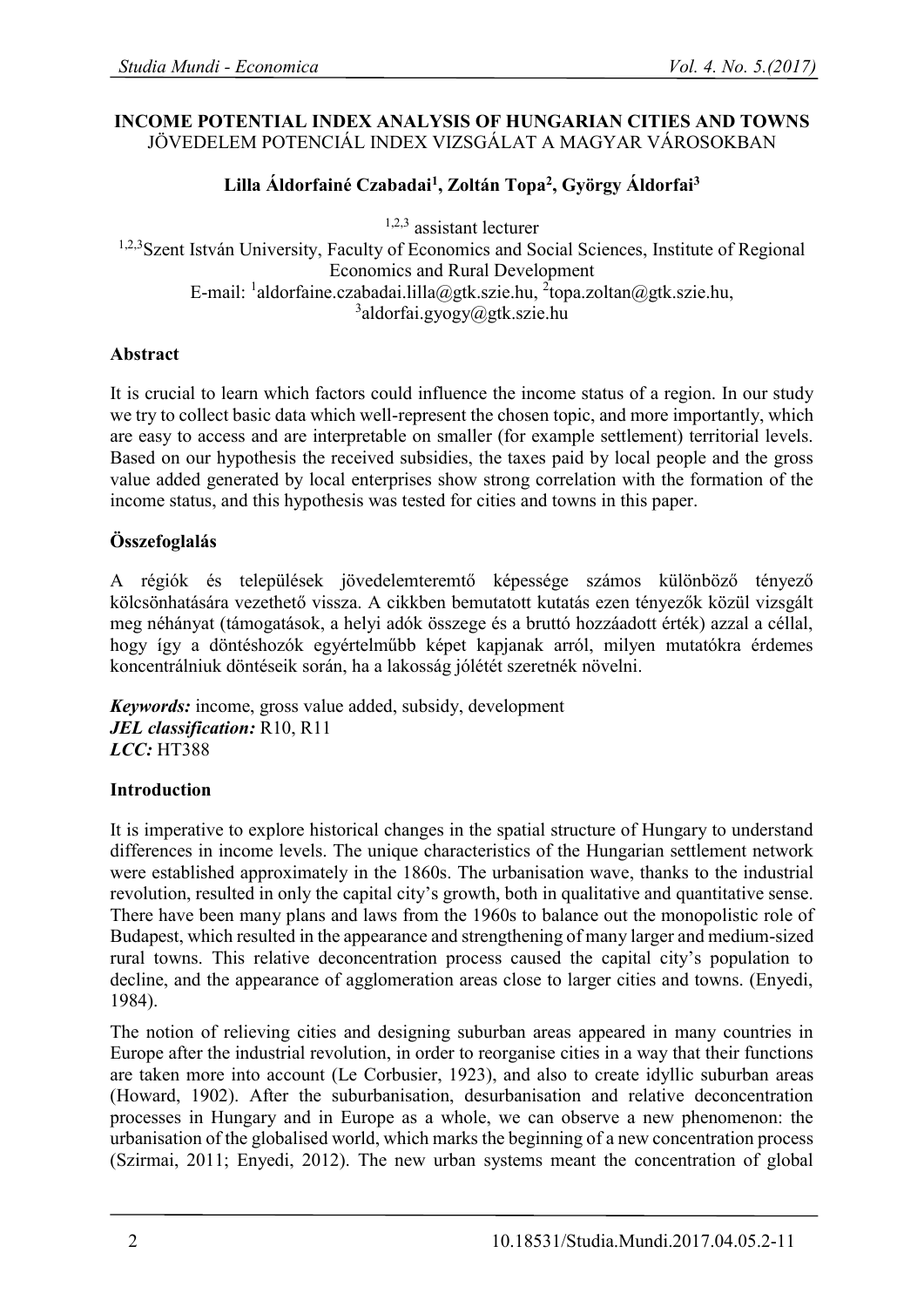capital in larger cities and the increase of population number (and the appearance of metropolei) (Castells, 1972; Sassen, 1991).

In Hungary, the Economic Crisis also drew the economic and social processes in the agglomerations of Budapest and the rural cities towards a new type of concentration. Thanks to the changes in income levels, less and less people move to the suburban areas. Parallel to that, the number of people leaving those areas has increased. Increasing concentration can be observed during investigating income- and education levels and the language skills as well, because people with higher incomes and better education tend to live in the centres of cities. (Schuchmann-Váradi, 2015; Péli-Neszmélyi, 2015).

With regionally differentiated population comes regionally unequal income distribution. It is observable on an international level; that is why the European Union attempts to support convergence countries and regions by providing different subsidies, hoping that they would catch up with more developed countries.

The income situation tells many things about the population, because higher income levels allow the inhabitants of cities and villages to spend more on commodities, they can afford higher level healthcare and education services, and many other opportunities open up for people. In other words, it empowers the individuals and makes them feeling more secure, and in this way, they can live more meaningful and satisfying lives. Raising income levels, therefore, is not only beneficial for the economy (by boosting trade), but also by allowing people to spend their money on activities and goals, which they could not before.

The income situation is a basic indicator that tells much about the opportunities of the population; therefore, the data required for their investigation are collected regularly and precisely by central governments. In Hungary it is collected by the Hungarian Central Statistical Office (KSH); some of their international counterparts are the United States Census Bureau in the US, the National Statistics Office (ONS) in the United Kingdom, the Federal Statistical Office (Destatis) in Germany. They collect data on the income levels of their respective countries. For European and international levels, the European Committee (Eurostat) and the OECD are analyzing the most user-friendly and organized country (and sometimes regional) level records available to users. The most common indicator of income levels in the abovementioned statistical systems is the household income level.

However, it is not sufficient to analyse only the households if we are to conduct a research from economic- and rural development approaches. Regional analyses must take into account many historical, economic and social theories and factors related to the topic of the investigation. When analysing the income levels, we must discuss the origin of differences between settlements (and settlement types), the urbanisation processes, competitiveness, business location theories, well-being, employment, social processes (migration), or even the effects of government support (Káposzta et al, 2014).

The development levels of countries are measured by their GNI, while regions are measured by using GDP (European Commission, 2015). Experts have been debating for decades about the usage and content of GDP, as an indicator measuring economic development. It is clear that it properly represents income levels; however, it cannot be applied for measuring competitiveness or social welfare, due to its lacking nature (Stiglitz et al, 2010).

Social Progress Index, published in 2015, is a suitable alternative to measure well-being (Csath, 2016; Porter et al, 2015). It investigates several indicators (e.g. ones related to basic services, health-care and human rights) within three categories (basic human needs, the bases of wellbeing and opportunities), which are beyond indicators illustrating economic development. The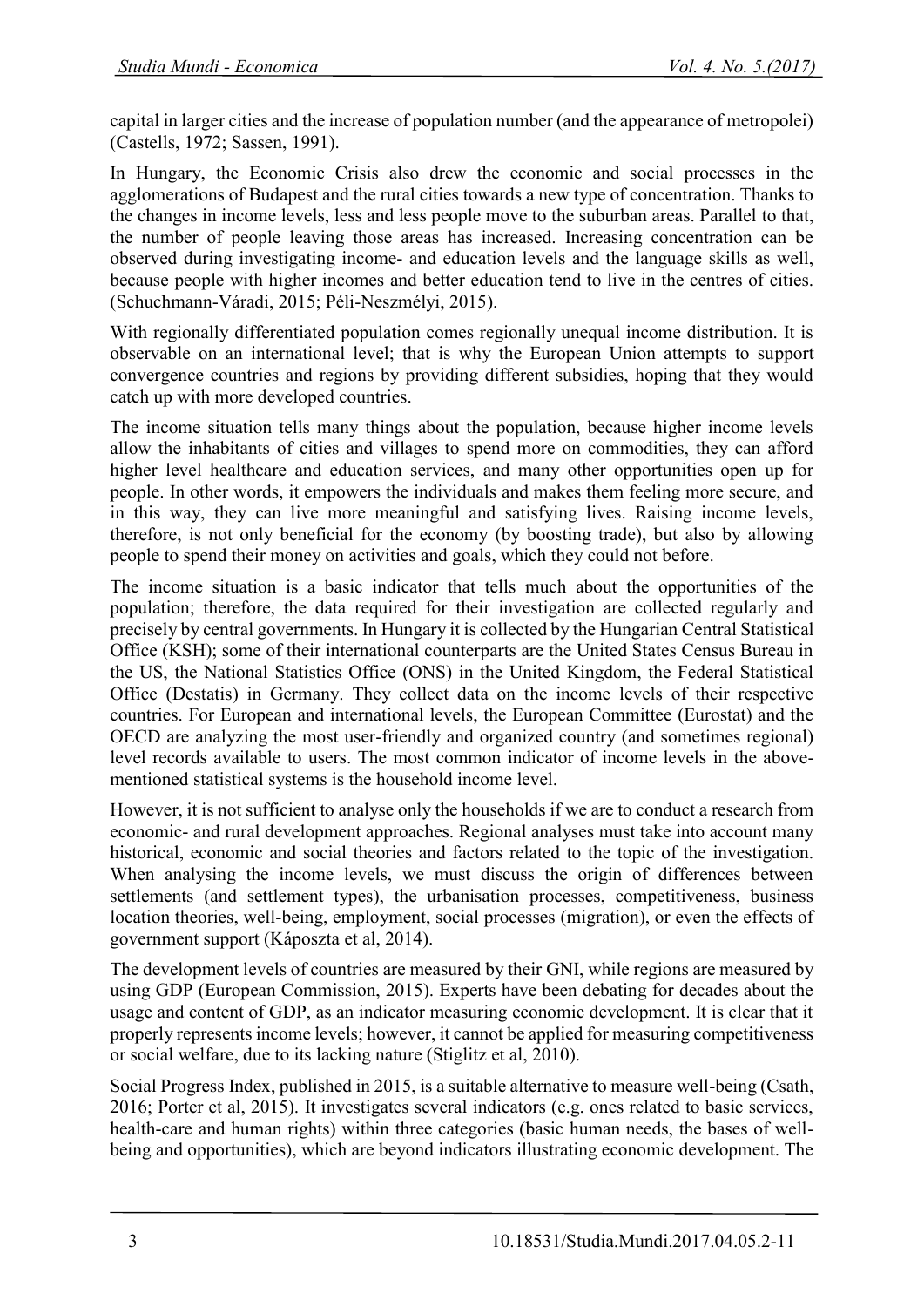content of the index was changed (expanded) in 2016; therefore, now it examines even more countries with more indicators (Social Progress Imperative, 2016).

We can find new elements of development by approaching from country level towards local spaces, and investigating competitiveness using the Regional Competitiveness Index (Csath, 2016; Annoni-Kozovska, 2010). Beside the governmental, infrastructural, macroeconomic and human resources data, we can observe data related to innovation, which contains the technological readiness and innovation abilities of a region. Innovation activity and income levels show positive correlation, which means that in those areas, where intensive knowledgebased activities are carried out, and the proportion of R&D spending is high, we can see higher income levels.

The increasing R&D spending and the expansion of innovation is generally more common in regions where we can find institutions of higher educations, or the concentration of companies (business clusters, business incubators, etc.). Companies provide 80-90% of the jobs in the developing countries; furthermore, they produce approximately 60% of the GDP. These proportions are very similar in Hungary, because the territorial inequalities (resulted by the first large wave of urbanisation) increased after the political transition in 1989-1990. The seven statistical regions created as a requirement for the accession to the EU do not cover homogenous territories, and that is one of the reasons why the development level of the capital city distorts the development data of the Central-Hungarian region in a positive way (Budapest produces approximately 40% of the Hungarian  $GDP<sup>1</sup>$ ). In this case, despite the criticism mentioned before, GDP is a very meaningful indicator; Budapest would belong to the 25 best-performing regions in the European Union. The high level of regional disparities is well-shown by the fact, that four regions out of the seven belong to the 20 poorest regions of the EU: Northern-Hungary, Northern Great Plain, Southern Great Plain, Southern Transdanubia (Tóth, 2016).

Purchasing power is a sufficient indicator for the economic development and income level of a region' population. As an example (or motivation) we use one of the works of GeoX Kft., a company dealing with regional data collection and processing created a map about the purchasing power of the Hungarian settlements, using data from 2014 which year is the closest date to our analysis when this map is existing (Figure 1.). The Települési Vásárlóerő Adatbázis (Settlement-level Purchasing Power Database) contains and applies basic data and calculated indicators for the income situation (income from work, social income, calculated gross and net income) and for consumption spending (e.g. food, clothing, home maintenance, transportation, health care, education, etc.) per capita, in Hungarian Forint (HUF), for every settlement, in a unified way (GeoIndex, 2016).

This paper discusses an index created by utilising knowledge from literature review and own experience, which is, similarly to the settlement level purchasing power, able to illustrate the income potential of Hungarian cities and towns in a graphical way.

 $\overline{a}$ 

<sup>&</sup>lt;sup>1</sup> Due to the differences in development levels, the Council of Pest county voted for the separation of Budapest and the rest of Pest county in January 29th, 2016.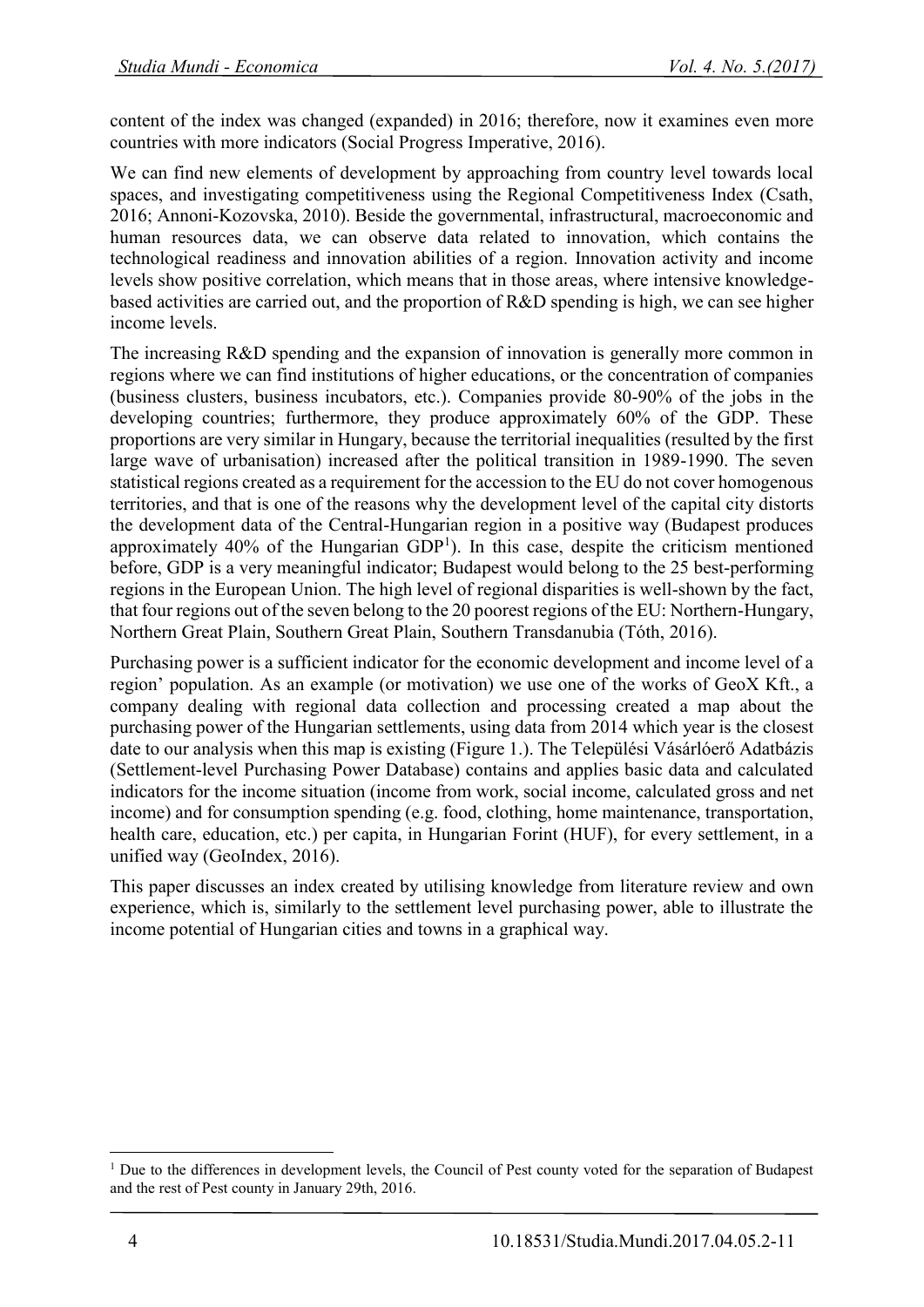

**Figure 1: Settlement level purchasing power 2014** *Source: Települési vásárlóerő adatbázis, 2016*

## **Material and methods**

As a first step, we chose datasets based on literature and on our own experience, and then they were selected based on their relevancy to the research topic. After the data-gathering process, the result was a dataset consisting of 30 indicators, which were collected from all years between 2007 and 2013. Due to the lack of data before 2009 and after 2013 we experienced in the case of some indicators, the analysed time period was decreased to the years between 2009 and 2013. The chosen territorial unit for our investigation was the settlements in Hungary, which fall into the category of cities and towns, according to Hungarian laws. We intended to prove the applicability of our methodology and the need to establish an information system to support it. As a result of our efforts, we collected 30 (standardised) indicators for 346 cities and towns and for 5 years.

After collecting the data, correlation analyses were conducted, focusing on the years investigated, in order to observe the relationship between income levels and other indicators (and if there are any, how strong they are), and to see whether the correlation can be observed in every year, or not.

Based on the values of the correlation the type of the linear relationship was categorised into a five-level scale, based on Huzsvai and Vincze, which categorisation is illustrated on Table 1.

| The strength of the correlation               | The value of r                         |
|-----------------------------------------------|----------------------------------------|
| There is no correlation between the variables | $-0.25 < r < 0.25$                     |
| Weak stochastic correlation                   | $-0.5 < r < -0.25$ or $0.25 < r < 0.5$ |
| Moderate stochastic correlation               | $-0.75 < r < -0.5$ or $0.5 < r < 0.75$ |
| Strong stochastic correlation                 | $-1 < r < -0.75$ or 0.75 $< r < 1$     |
| Perfect correlation                           | $r = -1$ or $r = 1$                    |
| $\sim$ $\sim$ $\sim$ $\sim$ $\sim$            |                                        |

**Table 1: The type of linear correlation between variables** 

*Source: The authors' own editing based on Huzsvai et.al (2012)*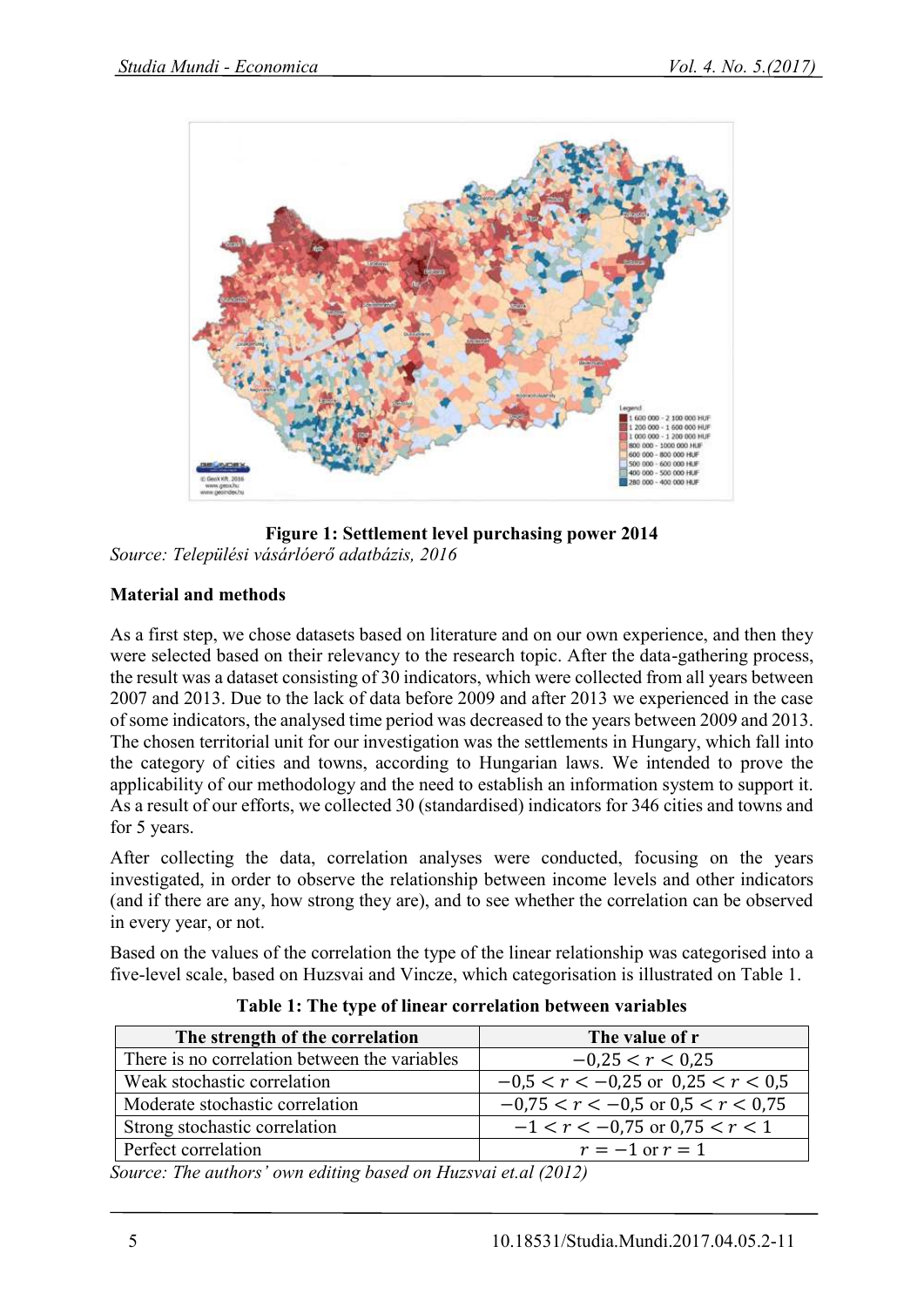Since the direction of the relationship does not indicate the direction of dependent and independent variables, but the direction of the correlation, the classification of Huzsvai and Vince was used.

In order to expand the research, an index was created during the correlation analysis from the data - indicators - showing strong and moderate stochastic correlation, to find out which indicators influence the income levels in the districts. This index was called 'Income Potential Index'. During the creation of this index a simple indexing method, the minmax normalisation, during which the indicators are weighted by their correlation values. During the minmax normalisation different indicators with different units of measure are transformed to a certain range *(during which the distribution remains the same)*. The following formula was used:

$$
X'_{i} = \frac{\sum_{i=1}^{N} r_{x} * \frac{x_{i} * min_{x}}{max_{x} * min_{x}}}{\sum_{i=1}^{N} r_{x}} * 100
$$

where the min<sub>x</sub> is the lowest, while max<sub>x</sub> is the highest value of the indicator, and  $r_x$  marks the correlation value of income levels and the selected indicator.

The data gained by the analyses were illustrated on maps by using the QGIS software.

## **Results**

The results of the most important (moderate- or strong stochastic) correlations are illustrated by Table 2. As seen on the table, there is one strong (knowledge-intensive services), two strongly moderate (number of operating enterprises, number of unemployed people), two moderate (local taxes, the length of the fastest way connecting the settlement with the capital) and three weak (gross value added, high-tech processing industry, medium high-tech processing industry) kinds of stochastic correlation was found between the income levels and the other 29 indicators.

|                                              | 2009     | 2010     | 2011     | 2012     | 2013     |
|----------------------------------------------|----------|----------|----------|----------|----------|
| <b>Gross value added</b>                     | 0,447    | 0,487    | 0,445    | 0,436    | 0,453    |
| The length of the fastest way connecting the |          |          |          |          |          |
| settlement with the capital                  | $-0,495$ | $-0,498$ | $-0,554$ | $-0,544$ | $-0,538$ |
| <b>Local taxes</b>                           | 0,569    | 0,577    | 0,582    | 0,579    | 0,573    |
| <b>High-tech processing industry</b>         | 0,508    | 0,482    | 0,492    | 0,424    | 0,379    |
| Medium high-tech processing industry         | 0,403    | 0,384    | 0,446    | 0,419    | 0,414    |
| Knowledge intensive services                 | 0,370    | 0,763    | 0,767    | 0,738    | 0,720    |
| Number of operating enterprises              | 0,716    | 0,699    | 0,699    | 0,666    | 0,641    |
| The number of registered unemployed          |          |          |          |          |          |
| people                                       | $-0,697$ | $-0.712$ | $-0,720$ | $-0.711$ | $-0.668$ |

**Table 2: The values of coefficients resulted by the correlation analysis**

*Source: The authors' own editing based on own analysis*

As we can see in the table, indicators show different levels of stochastic relationship with income, with a fluctuation between them in different years. Therefore, we partly accept the basic hypothesis of our research; namely, that income levels show close correlation with many other indicators, and this correlation remains the same in later years. From the abovementioned 8 indicators we received normalised data weighted by their correlation value for city and town levels, by using the methodology discussed above. Based on the methodology the values could be varied on a scale from 0-100, which values can be categorised into five groups (Table 3).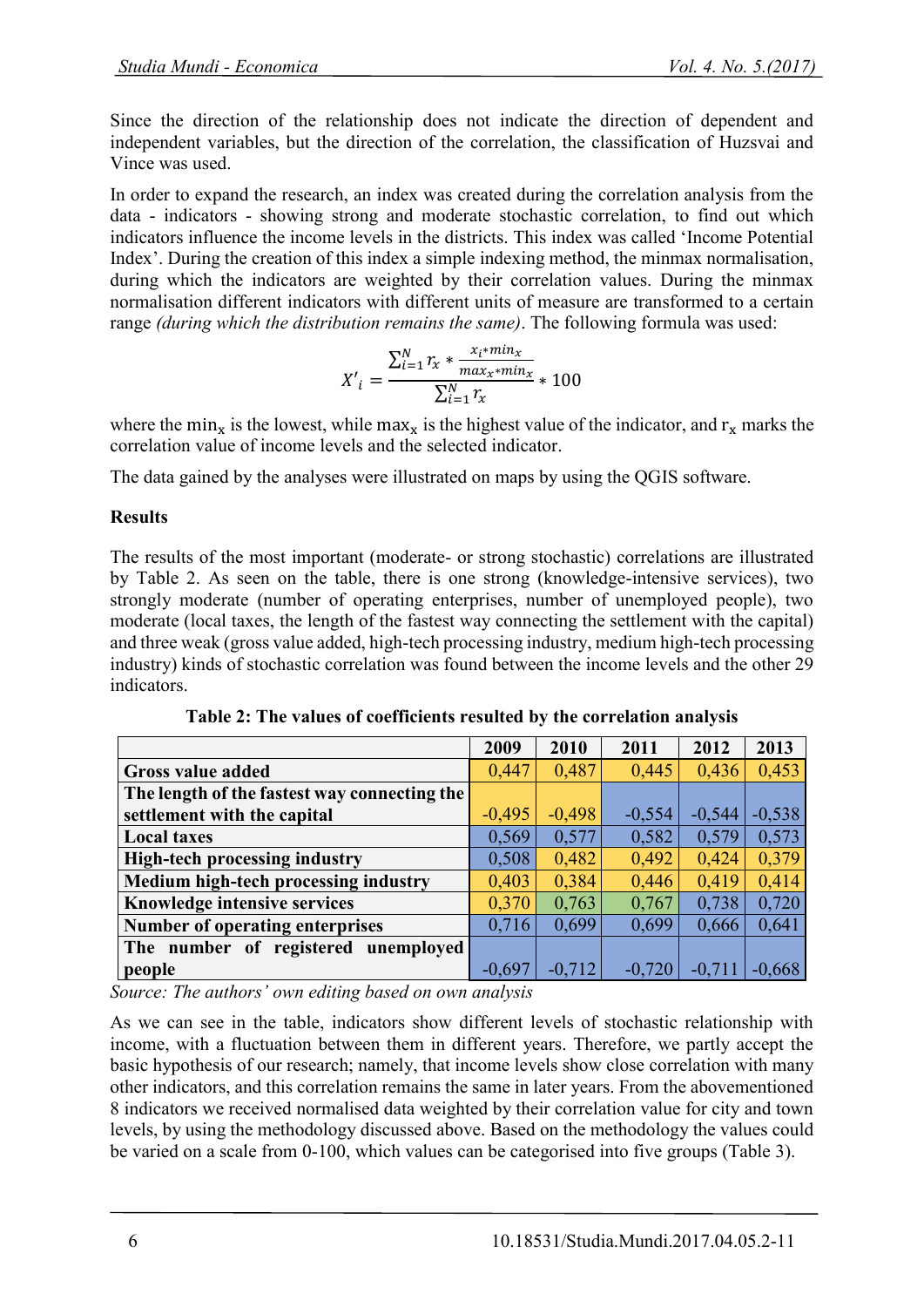| <b>Colour code</b> | <b>Name</b> | Value      |
|--------------------|-------------|------------|
|                    | Very low    | $0-14,99$  |
|                    | Low         | 15-29,99   |
|                    | Average     | 30-44,99   |
|                    | High        | 45-59,99   |
|                    | Very high   | $60 - 100$ |

### **Table 3: The categorisation of normalised data weighted by correlation values**

*Source: The authors' own editing based on own analysis*

The results are illustrated on maps for every investigated year (Figure 2).

It was found, that there was significantly positive change in 48 cities, positive change in 256, slight change in 37, negative change in 3 and significantly negative change in 2 cities in the investigated time period. The research found the urban areas with the worst income potential in Northern-Hungary (Nagyecsed), but we found one of the best value in this region (Mátészalka) as well. The other high income potential level values are typical in Central-Hungary. There was almost 63 index point difference between Budapest, the one with the best values and Nagyecsed, the one with the worst values .This result well illustrates that there are significant regional differences in Hungary regarding to the factors affecting income levels.

We discovered the following main results by analysing the maps and the datasets behind them.

It is striking that only three settlements (Budapest and its immediate west agglomeration neighbours, Budaörs and Törökbálint) fell in the very high-income category in all five years. It can be seen that from 2009 to 2010, the number of high-income cities has increased (from 7 to 44), which is most noticeable in the wider urban agglomeration. This trend continued to increase for 2011 (51); Cities and towns with high income potentials were situated mainly in the western part of the country. At the same time, it can be noticed that some of the larger cities and towns have also developed in the north-eastern, southern and south-western parts of the country.

In 2012 (47) and in 2013 (42), we noticed a slight decline in the number of high-income cities and towns. The year 2009 stands out for settlements with the lowest and low income potential, since they had the highest number in the year under review. Over the next few years a similar trend may be observed in the case of high income cities, but with a larger volume. In other words, this means that in 2009 35 settlements were the lowest and 203 settlements in the low income category in 2010 were 27 in the former and 146 in the latter group. In 2011, the lowest values were generated by 15 settlements, with 136 cities with low incomes, falling again to 14 in the worst category by 2012, and 141 worst in the worst category.

In the last investigated year, 11 very low potential and 147 low-income settlements were added to the map. From year to year, the number of settlements with average income potential increased between 2009 and 2013. The average number of 98 average income-averaged cities in the first year under review grew to 128 in 2010, 139 in 2011, followed by a slight decrease of 135 (135) in 2013, to 144 in 2013.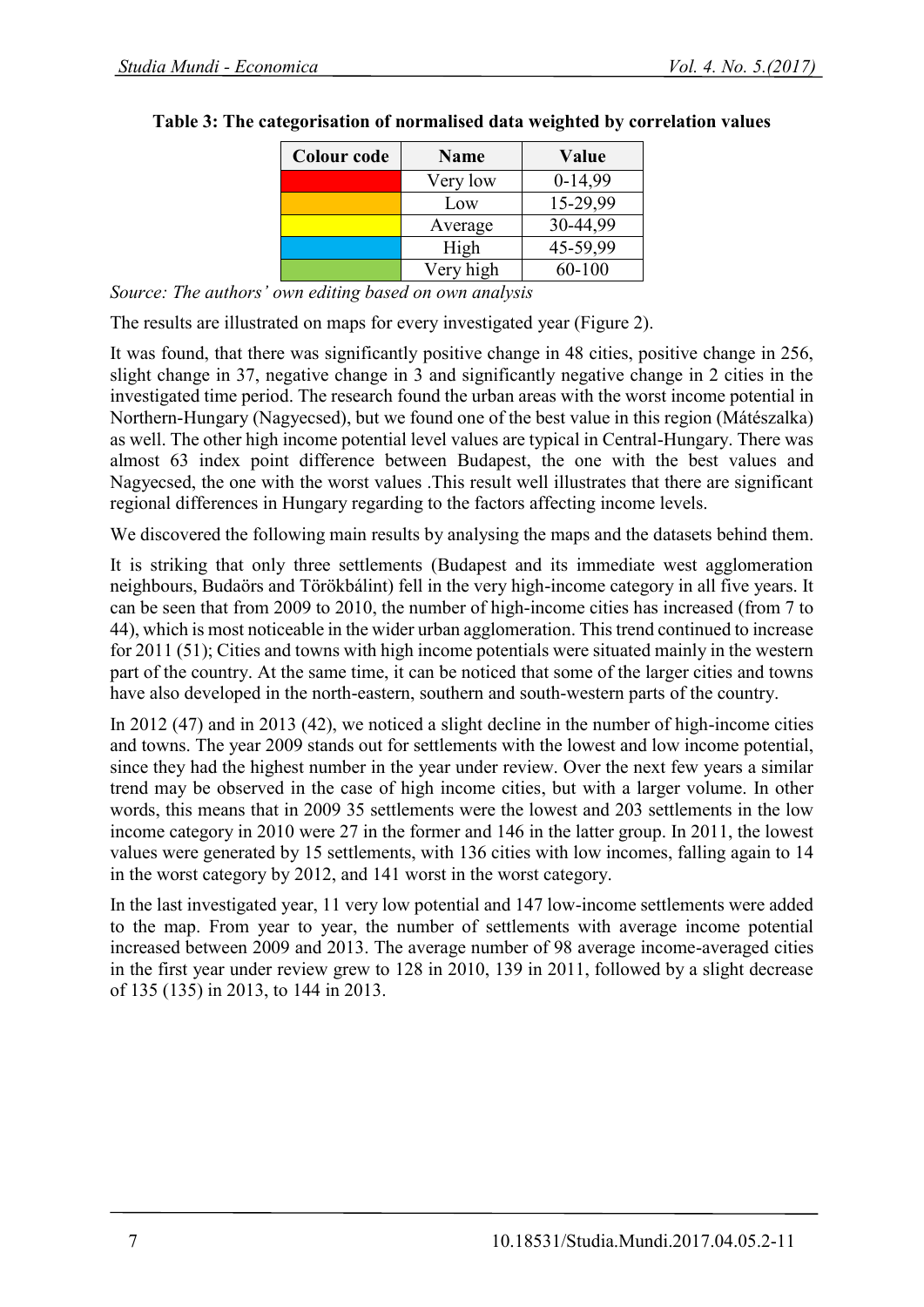







2013



## **Conclusion**

We can draw several conclusions by examining trends in the number of cities with the lowest and highest income potentials. The results of 2009 are likely to indicate the effects of the economic crisis. As of 2010, the growth observed in the number of average and high-income cities, and the decrease in the low and lowest categories, indicated a shift in the east-west direction. This means that the number of areas with high potential in the western part of the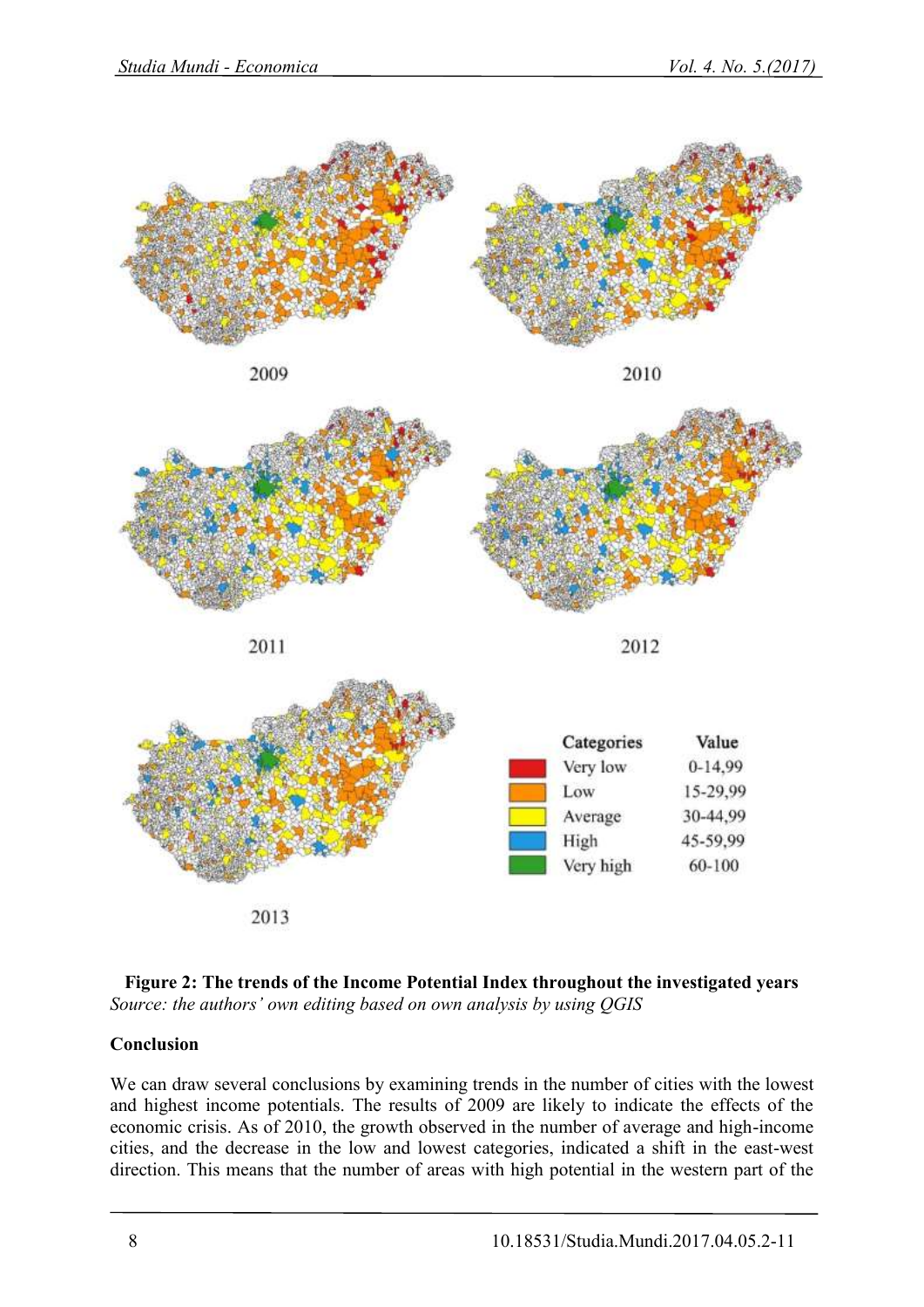country has increased and that the number of low-income areas has decreased more than in the eastern regions. This can be traced back to the historically-occurring West-East disparity already mentioned in the literature. Typically, the map of settlements of low-category settlements is well illustrated by the farm structure of the Great Plain. Its unfavorable situation is also due to historical reasons, but the lack of treatment of the problem hinders the development of the income situation of the lowland towns. High-income settlements (outside the Budapest agglomeration) are typically located along the lines of motorways M1, M3, M5, M7 and Lake Balaton. Based on the results, the absence of significant factors influencing the income potential index that we determined at the beginning of this paper (the presence of knowledge-intensive services, the number of registered unemployed and the number of active enterprises) causes significant differences in the income situation of some cities and towns, so it can be concluded that territorial differences in Hungary occur regarding to the income potential as well, and they do so in such way as determined by literature and by our experience.

However, it is noteworthy that if we look at the changes, that have taken place over the observed five years, the results are different in each settlement. The most striking change is that Budapest is at the end of the line, while a Northern-Hungarian small town, Rétság, took the first place. The reason for this is that, for example, the high values of Budapest, if only slightly, but declined, but the Rétság figures increased considerably compared to the original average value and to itself. This can be observed in a number of settlements that motivate the pursuit of the following research to find out how the development (or decline) of settlements' income levels has evolved in recent years.

A very important finding of the study was that unlike our hypothesis the received subsidies, the taxes paid by local people and the gross value added generated by local enterprises do not show strong correlation with the formation of the income status, but income levels show strong correlation with knowledge-intensive services and strongly moderate correlation with the number of operating enterprises and the number of unemployed people (Table 2.). It means that central and local governments should keep focusing on unemployment, as a cardinal issue, but should concentrate even more on ensuring the creation of more enterprises (for example, by providing good business environment for them). Tourism could be a key sector in Hungary, since the country has significant untapped potential in this field. Domestic tourism however requires a modern management and operating system to be established, since the global trends, the changes of tourism market and the intense competitions (Nagy – Virág, 2014). Tourism has been a dynamically growing sector globally, and it is an way to strengthen the multifunctional nature of rural areas, where agriculture is still a prominent income generating activity, but it has been gradually losing its significance and the competitiveness of this sector is relatively weak (Káposzta et al, 2008).

Also, knowledge-intensive services are of key importance – not only because of the fact that they create high added value, but also because they need highly educated people, who, when settled down in a settlement, can initiate even development programmes as vital members of local communities (Kassai, 2017).

## **References**

1. Annoni P. – Kozovska K. (2010): EU Regional Competitiveness Index 2010. European Commission Joint Research Centre, Publications Office of the European Union, Luxembourg, 28-47.p., Available at: [http://publications.jrc.ec.europa.eu/repository/handle/JRC58169.](http://publications.jrc.ec.europa.eu/repository/handle/JRC58169) [Downloaded: 2017.03.12.]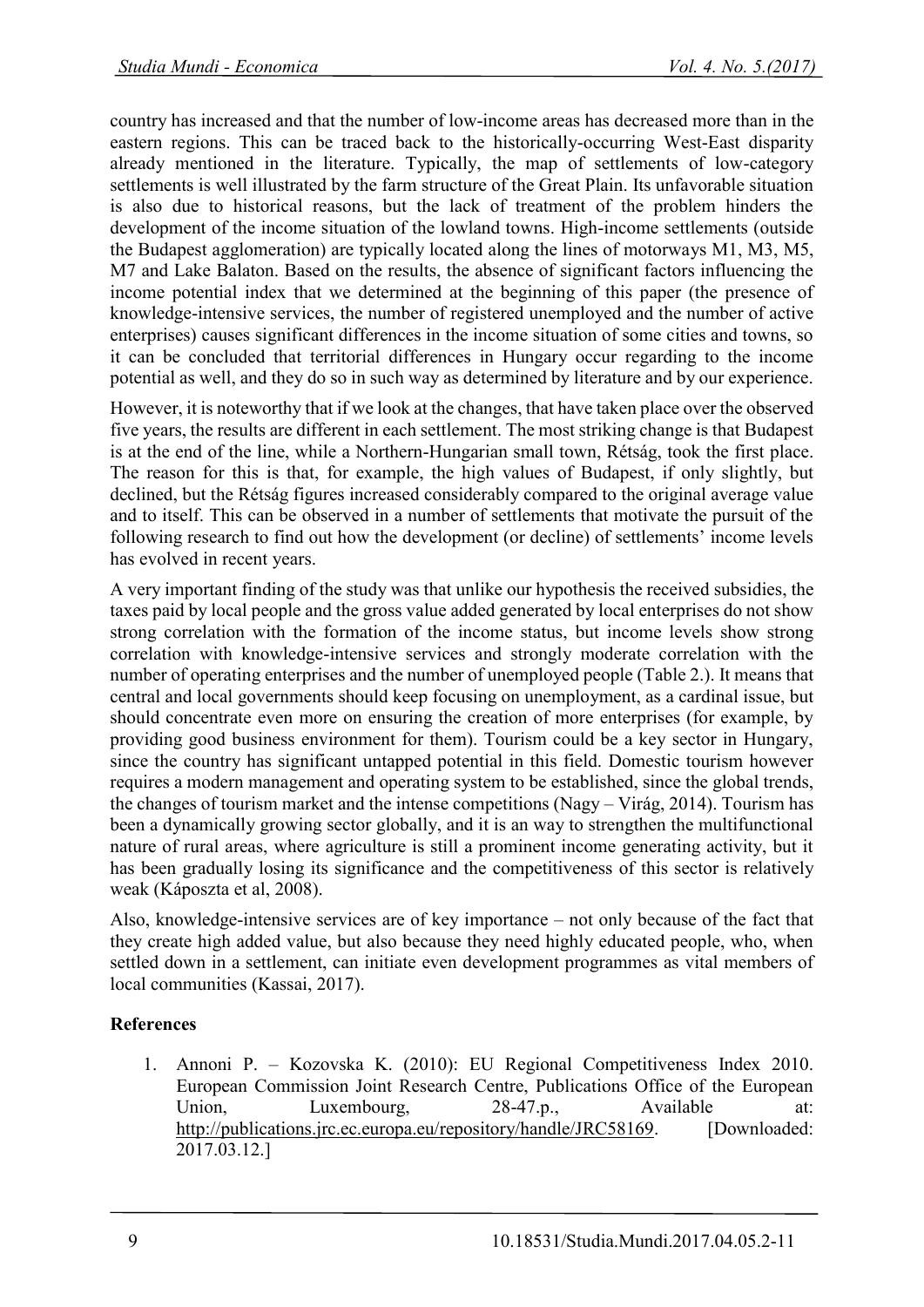- 2. Castellis M. (1972): La question urbaine. Transleted by Alan Sheridan in 1977. Edward Amold Ltd., London, 493 pp.
- 3. Csath M. (2016): A regionális fejlettség mérése társadalmi-gazdasági mutatók alapján. Pest megyei esettanulmány. In: Csath M. (ed.): Regionális versenyképességi tanulmányok. Budapest, NKE Szolgáltató Nonprofit Kft., 73-107. p.
- 4. Enyedi Gy. (1984): Az urbanizációs ciklus és a magyar településhálózat átalakulása, Értekezések-emlékezések. Budapest, Akadémiai Kiadó, 14-19. p.
- 5. Enyedi Gy. (2012): Városi világ. Budapest, Akadémiai Kiadó, 186 pp.
- 6. European Commission (2015): Regional Policy Inforegio: Which regions are affected? Available at: [http://ec.europa.eu/regional\\_policy/archive/policy/region/index\\_en.htm.](http://ec.europa.eu/regional_policy/archive/policy/region/index_en.htm) [Downloaded: 2017.03.12.]
- 7. GeoX Kft. (2016): GeoIndex, Települési vásárlóerő 2014. Available at: [http://www.geoindex.hu/adatbazisok/telepulesi-vasarloero/.](http://www.geoindex.hu/adatbazisok/telepulesi-vasarloero/) [Downloaded: 2017.03.13.]
- 8. Howard E. (1902): Garden cities of To-morrow. London, Swan Sonnenschein & Co., 195 pp.
- 9. Huzsvai L. Vincze Sz. (2012): SPSS-könyv, Seneca Books Kiadó, 325 pp.
- 10. Káposzta J. Nagy A. Nagy, H. (2014): Efficiency of Hungarian regions in using the development funds for touristic purposes. Regional Economy. South of Russia. Vol. 4. No. 6. 33-39. p.
- 11. Káposzta J. Tóth T. Singh M K. (2008): Perspectives on regional economic development policy and strategy. Management and Behaviour in Organizations. Vol. 2: Selected Proceedings of the First International Conference on Social Sciences. Izmir, Yasar University, Paper 5. 9 p. (ISBN[:978-605-5741-01-3\)](http://www.isbnsearch.org/isbn/9786055741013)
- 12. Kassai Zs (2017): A közösségi aktivitás jellemzői Heves megye két hátrányos helyzetű településén. Pro Scientia Ruralis. Vol. 2. No. 1. 35-47. p. Available from: [http://psr.pahru.ro/images/psr/2017I/PRS-17-1-35-47.pdf.](http://psr.pahru.ro/images/psr/2017I/PRS-17-1-35-47.pdf) [Downloaded: 2017.02.22.]
- 13. Le Corbusier (1986): Towards a New Architecture (Vers une Architecture), Translated from the thirteenth edition and with an Introduction by Frederick Etchells. New York, Dover Publications Inc., 318 pp.
- 14. Nagy A. Virág Á. (2014): Destination management in Hungary. Estnik Apk Stavropolya / Agricultura Bulletin of Stavropol Region. Vol. 1. No. 1., 41-44. p.
- 15. Péli L. Neszmélyi GY. I. (2015): Territorial Differences Of Rural Cities And The Development Of Transport Infrastructure In Hungary. Romanian Review Of Regional Studies: Journal of The Centre For Regional Geography. Vol 11. No. 2. 69-84. p.
- 16. Porter M. Stern S. Green M. (2015): Social Progress Index 2015. Washington, Social Progress Imperative, 158 p., Available at: [http://13i8vn49fibl3go3i12f59gh.wpengine.netdna-cdn.com/wp](http://13i8vn49fibl3go3i12f59gh.wpengine.netdna-cdn.com/wp-content/uploads/2016/05/2015-SOCIAL-PROGRESS-INDEX_FINAL.pdf)[content/uploads/2016/05/2015-SOCIAL-PROGRESS-INDEX\\_FINAL.pdf.](http://13i8vn49fibl3go3i12f59gh.wpengine.netdna-cdn.com/wp-content/uploads/2016/05/2015-SOCIAL-PROGRESS-INDEX_FINAL.pdf) [Downloaded: 2017.03.10.]
- 17. Sassen S. (1991): The Global City: New York, London, Tokyo. New Jersey, Princeton University Press, 22-34. p.
- 18. Schuchmann J. Váradi Zs (2015): A magyar nagyváros-térségek társadalmidemográfiai szerkezete. In: Szirmai Viktória (ed.): A területi egyenlőtlenségektől a társadalmi jól-lét felé. Székesfehérvár, Kodolányi János Főiskola. 111-130 p.